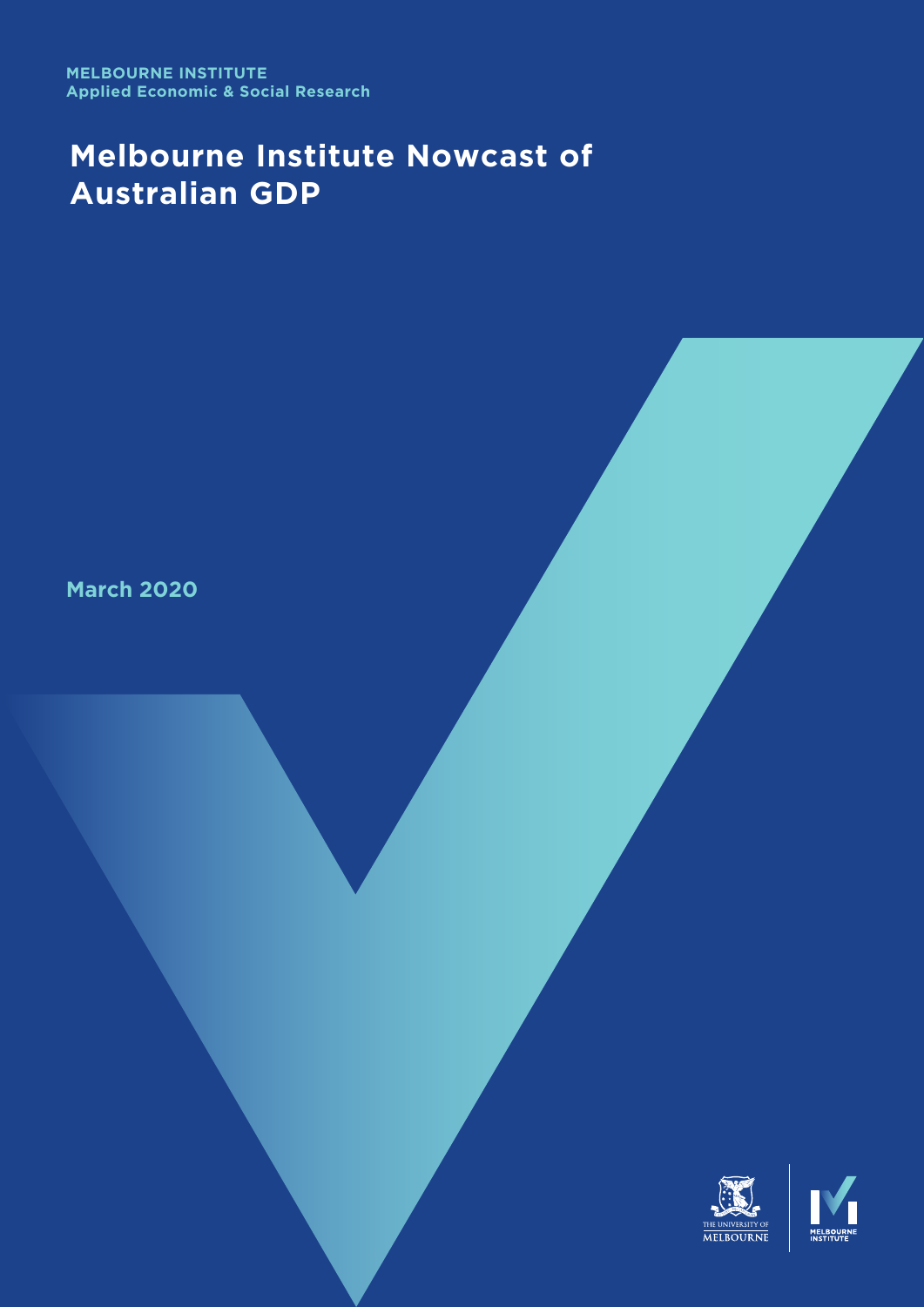

## **Melbourne Institute Nowcast of Australian GDP released Mar <sup>2020</sup>**

- *GDP growth projected to be -0.1 per cent in the March quarter, giving a year-end growth rate of 1.6 per cent. The nowcast only partially reflects the impact of COVID-19.*
- *Relatively strong numbers of full-time to part-time workers and trade conditions in January are the only positive contributors to the March quarter nowcast, whereas housing market conditions and consumer sentiment have dragged the nowcast down.*
- *Consumer spending has also dragged down the nowcast, with weak annual growth in food and non-food retail spending. Note that spending patterns in the last few weeks may pose further downside risks.*

### *First nowcast for March Quarter 2020 GDP released in March 2020*

On March 4, the ABS reported that GDP grew by 0.5 per cent in the December quarter of 2019, giving an annual growth rate of 2.2 per cent. Public expenditure, consumption and net exports contributed positively to growth, with negative contributions from business investment and dwellings. The next release of the National Accounts, covering the March 2019 quarter, will be on June 3, 2020.

#### **The first nowcast for the March quarter GDP growth is -0.1 per cent, giving a 2020 year-end nowcast growth rate of 1.6 per cent. This figure reflects the aggregate impact of recent bushfires, but only partially reflects the impact of the still-evolving COVID-19 crisis on economic activities.**

Our analysis<sup>1</sup> indicates positive contributions from improved numbers of full-time workers and a stabilised trade balance. These are counteracted by weak conditions in discretionary spending and commodity prices. Furthermore, weak housing approvals and retail sales and deteriorating consumer sentiment have dragged down the nowcast.

Our second nowcast for March quarter 2020 will be published in April.



 $1$  Our nowcast model uses monthly information regarding labour market conditions, housing and business lending, retail sales, housing approvals, consumer expectations, trade conditions and commodity prices to gauge current economic conditions. **We note that the nowcast is currently in the experimental stage.**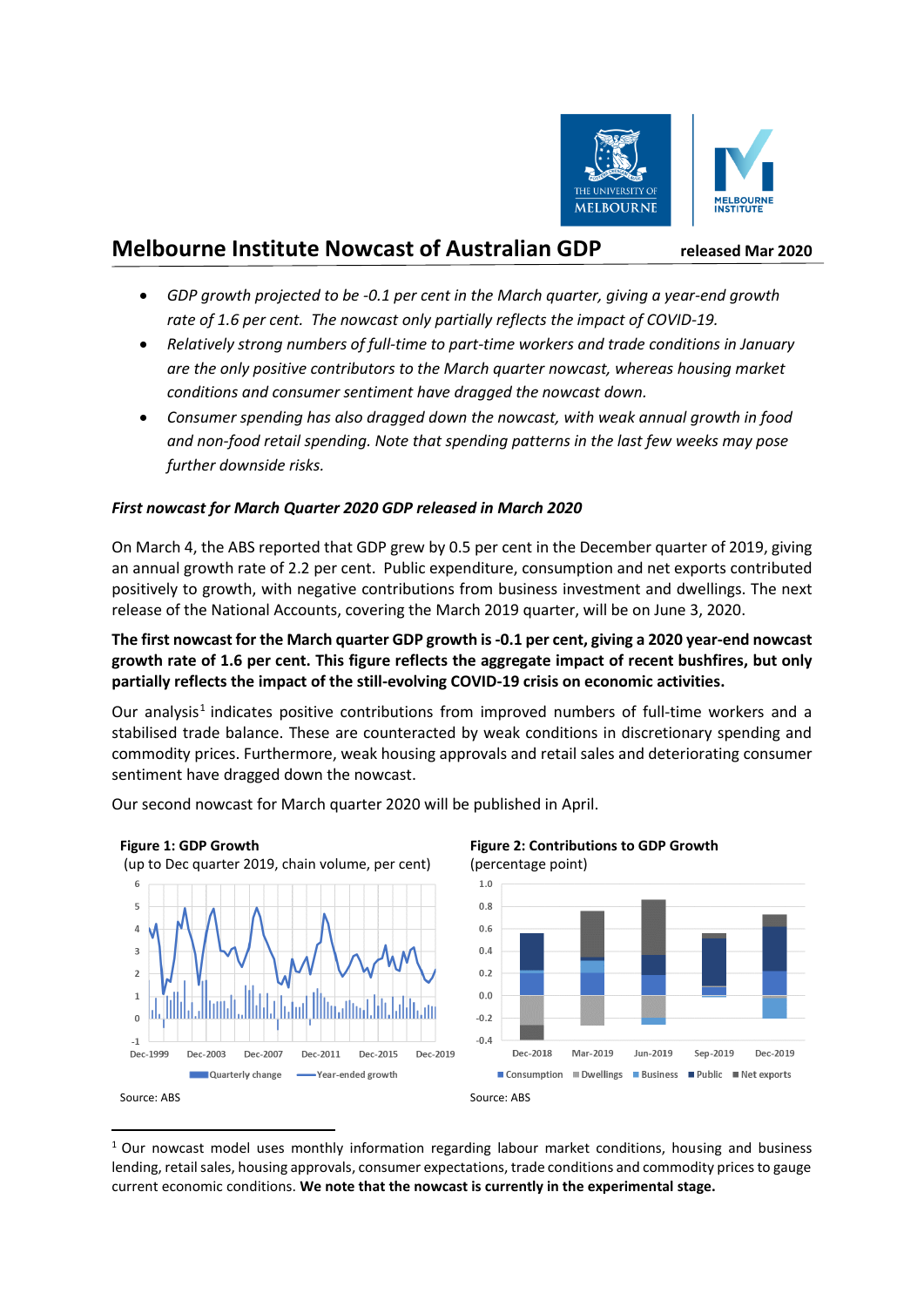## *The labour market remains relatively strong, but showing signs of weakness*

The unemployment rate ticked up from 5.1 per cent in December to 5.3 per cent in January. The monthly growth of the unemployed rose to 6.8 per cent in January. This is expected to continue to be a drag on the growth of domestic final demand (DFD) (Figure 3), which has been subdued since the first quarter last year.

The difference in the numbers of full-time less part-time workers seems to have stabilised at the level observed just before the onset of the GFC (Figure 4). The recent strength in full-time employment is the primary positive contributor to March quarter GDP growth in 2020.









## *Weaker growth of commodity prices and stabilised trade*

Commodity price growth was weak in January, seemingly back to its falling trend. This has made it a weak contributor to output growth in the March quarter, coinciding with the weak export-to-GDP ratio (Figure 5).

Net exports in January continued to recede from their November high, although they have remained at a relatively high level since early 2019. Exports for both resources and energy have improved (albeit with a moderation in their growth rates during 2019 relative to 2018). Overall, trade conditions in January contributed positively to the March quarter GDP nowcast.

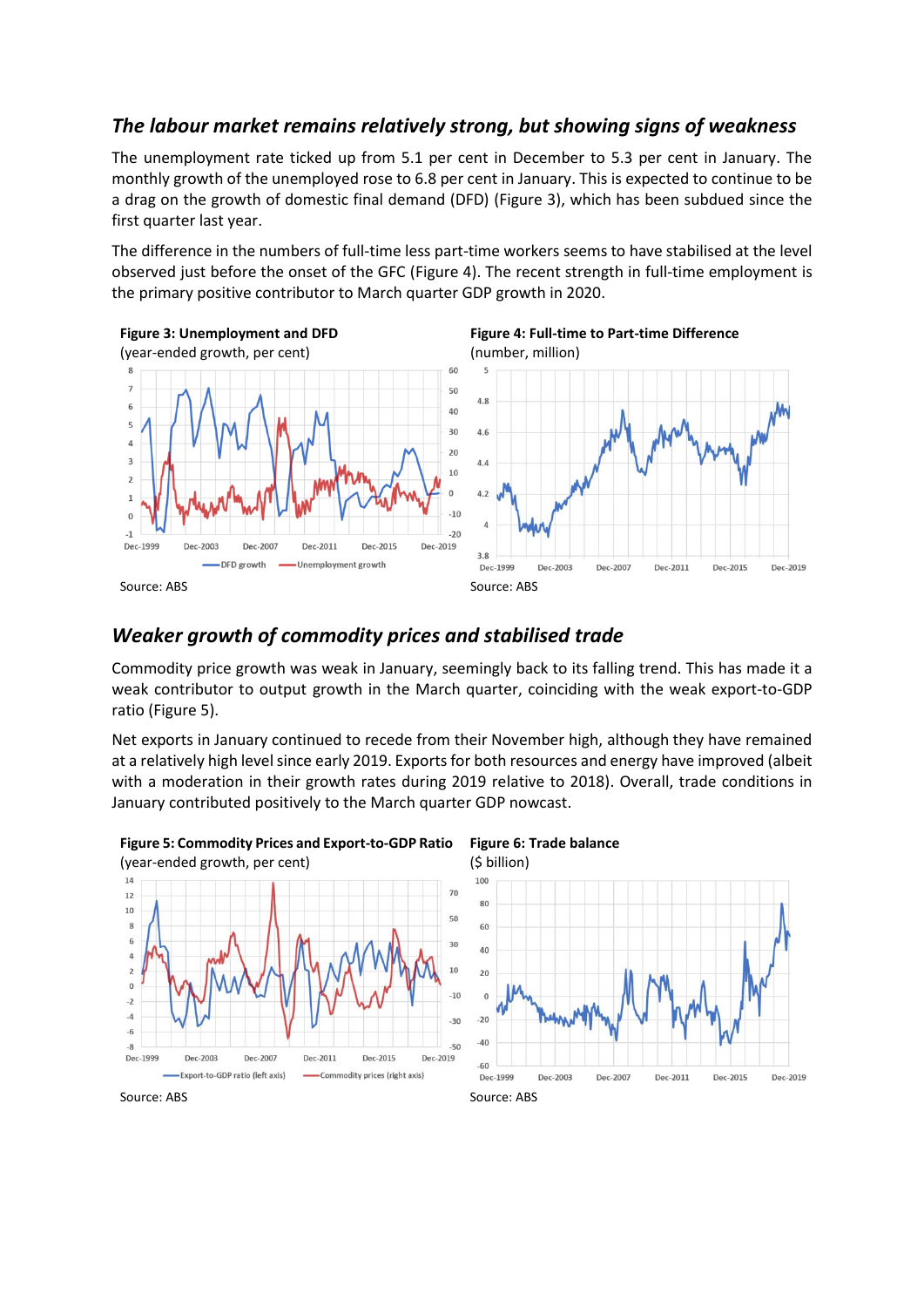## *Retail sales and consumption growth continue to be weak*

Annual growth in food and non-food retail spending declined in March, particularly for non-food spending. Consumer spending, in general, has been weak, and there are few signs that this weakness will abate in the short term. Both staple and discretionary spending growth contributed negatively to the March nowcast. We note that spending patterns in the last few weeks may pose further downside risks.

Consumer sentiment, which tends to lead consumption, has been relatively weak in the past two months. The latest sentiment data reflects the recent bushfires but does not fully reflect the coronavirus. In any case, weak consumer sentiment growth is expected to have a negative incremental impact on the March quarter nowcast.



### *Housing and lending activity are still relatively weak*

The Reserve Bank's two recent rate cuts have pushed the cash rate to a level that is barely different to zero. The recent rate cuts, however, will have little impact on the March quarter nowcast. The incremental impact of housing and business lending on output growth in March is expected to be negligible, with weak growth in both forms of lending.

Although building approvals are no longer exhibiting double-digit annual negative growth, activity remains weak. Annual growth in building approvals declined further in January after two months of improvement. The incremental contribution of building approvals data to the March nowcast is negative.





**Figure 10: Housing Credit and Business Credit** (year-ended growth, per cent)



Source: ABS Source: ABS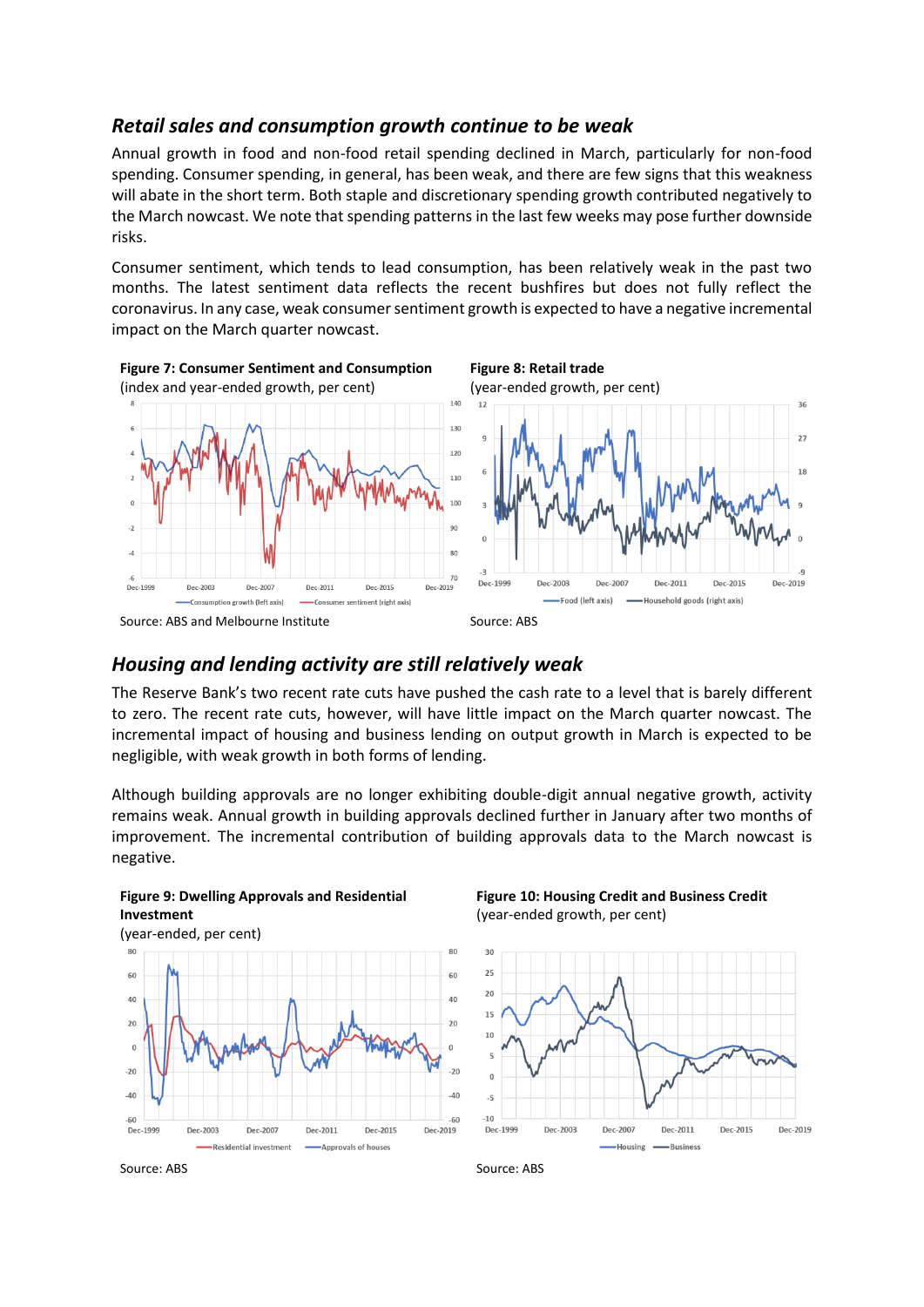#### **Melbourne Institute Nowcast of Australian GDP**

The Melbourne Institute Nowcast of Australian GDP uses monthly information regarding labour market conditions, housing and business lending, retail sales, housing approvals, consumer expectations, trade conditions and commodity prices to gauge current economic conditions. **We note that the nowcast is currently in the experimental stage.**

Disclaimer: The University of Melbourne and the Melbourne Institute give no representation, make no warranty, nor take any responsibility as to the accuracy or completeness of any information contained herein and will not be liable in contract tort, for negligence or for any loss or damage arising from reliance on any such information. The Melbourne Institute Nowcast of Australian GDP presents the professional analysis and views of the Melbourne Institute.

For information on the data contained in the report contact the Melbourne Institute, The University of Melbourne, on (03) 8344 2196.

© The University of Melbourne, Melbourne Institute: Applied Economic and Social Research.

This report is copyright. Apart from any fair dealing for the purposes of study, research, criticism or review, as permitted under the Copyright Act, no part may be reproduced without written permission.

> For more information about the Melbourne Institute, see: <http://melbourneinstitute.unimelb.edu.au/>

For more information about Macro@MI and other reports see: <http://melbourneinstitute.unimelb.edu.au/research-programs/macroeconomics>